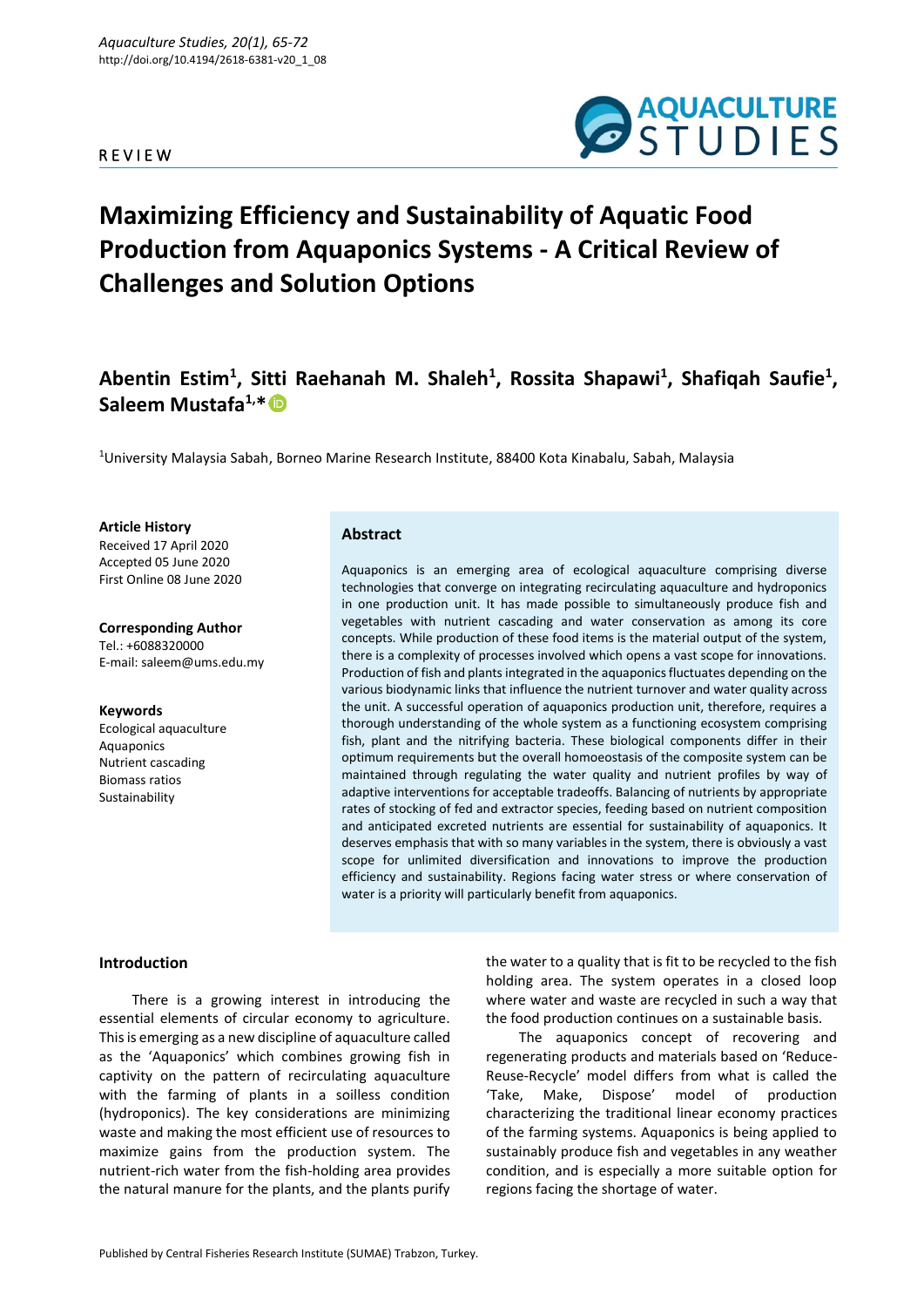With the changing climate and increasing resource scarcities the traditional systems of aquaculture are becoming increasingly constrained. Aquaponics offers a good alternative that is more resilient and efficient. However, as with any new production system that is in its infancy, aquaponics faces many hurdles in its sustainable development. The challenges are linked to coupling of two technologies (recirculation aquaculture) and hydroponics (Konig et al., 2018) to ensure sustainability of an efficient integrated food production system. Nevertheless, it opens a new horizon for blended technological innovations focused at the interface between fish and plant production but without downsizing the not-so-visible but very active role of biological filters regulating the nitrogen cycle in the production unit. Storey (2016) has highlighted the scope of innovations that have sustained aquaponics and will shape its future growth trajectory. This is understandable given the fact that it is a new area of food system that has to grow under a diversity of conditions and a changing climate.

A review of recent publications reveals conflicting outcomes from aquaponics trials which could pose a setback to commercial-scale investment in this food production system. The present study was undertaken to address this problem through an in-depth analysis of the causes of differences in results and providing ideas that can ensure successful harvest from aquaponics. The most glaring aspect appears to be the mismatch between the biomass ratios of the captive fish and plants that impairs the nitrogen cycle in the system. These issues are elaborated here together with some smart options that provide the way forward.

#### **Materials and Methods**

This paper is based on an in-depth review of published data on aquaponics with the intention of critically examining the results of different experimental trials. In the process of extracting the required information this review has to confront the disparity in results emanating from differences in production designs, especially the areas where aquaponics was implemented, scale of operation, sources of water supply, types of integrated (fed and extractive) species

and their stocking rates, and other variables that can influence the results. It has not been possible to investigate the differences in the data possibly linked to density of nitrifying bacteria due to a lack of microbiological studies on the bacterial enumeration in the aquaponics units. However, even though the overwhelming number of investigations is based on the presumed presence of nitrifying bacteria, a rationalization of the dynamics of nitrogen conversions in the nitrogen cycle was done to understand the differences in the aquaponics yields. This enabled the identification of causes and consequences of the factors, especially those pertaining to stocking rates of fed species (fish, crustacean) and extractive species (plant, seaweed), to complete the synthesis of information needed for generating this review.

### **Major Components of Aquaponics and Their Operating Mechanisms**

There are three main biological components of aquaponics systems, namely fish, plant and nitrifying bacteria. They are held in a farming system that structurally comprises a Fish-Holding Chamber (FHC) that is connected to a water-inlet pipe and a waterdrainage pipe that takes the culture medium to the plant-chamber technically called as the 'Grow-Bed Area' (GBA). A pipe from the GBA drains the water into a sump from where it is diverted back to the FHC. This structural arrangement is shown in Figure 1.

Aquaponics systems are becoming diversified and differ in so many factors that generalizing the optimum parameters for holding multiple species in one farming unit poses difficulties. The word 'fish' here refers to any finfish or shellfish that represents the fed species which depends on the external feed input. The plant grown in the GBA is often referred to as the extractor species due to its capacity to extract nutrients for growth.

There are differences in the fed species, choice of plant species, designs, scale of operation, and the climatic conditions under which the aquaponics is carried out. Leaffin (2019) has emphasized the need to examine the effects of at least the key factors that include the stocking densities of fish and plant, feeding rate of fish and the system design to be able to optimize the total harvest of this integrated farming system.



**Figure 1.** Layout of the aquaponics farming system.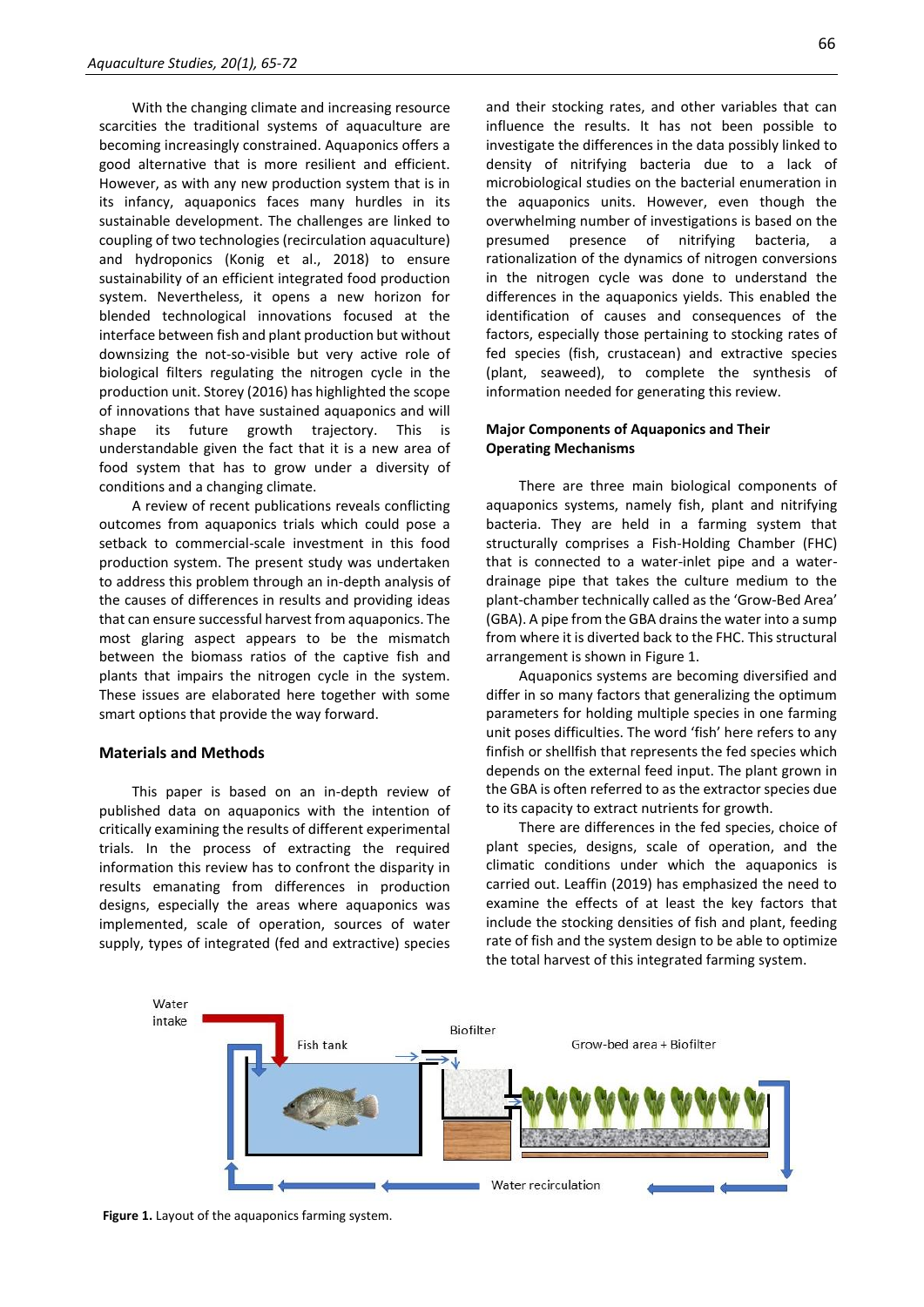#### **Mechanism of Nutrient Cascading**

The only source of nutrients in the aquaponics system is the feed provided to the fish. The fish assimilates the required nutrients and excretes ammonia as the waste from protein digestion. The fish are known to use about 30% of the nitrogen contained in the feed (Rafiee and Saad, 2005) for their metabolic needs while excrete the rest through gills, urine and feces (Ru et al., 2017). The excreted nitrogen is in the form of Total Ammonia Nitrogen (TAN) that comprises the unionized ammonia (NH3) and ionized ammonia ( $NH_4^+$ ). Both the NH<sub>3</sub> and NH<sub>4</sub><sup>+</sup> exist simultaneously in the water. The former can react with water to form the ionized ammonia.

The relative concentration of each or, in other words, the balance between NH<sub>3</sub> and NH<sub>4</sub>+depends largely on pH and temperature. As the pH of water declines (i.e., the H<sup>+</sup> ion concentration increases), the free ammonia (NH<sub>3</sub>) will tend to combine with  $H^*$ , thereby shifting the chemical equilibrium towards the ionized (NH<sub>4</sub><sup>+</sup>) state. On the contrary, as the pH increases the NH<sub>4</sub> drops a proton  $(H<sup>+</sup>)$  to revert to NH<sub>3</sub> form.

Nitrification is a 2-step process: Conversion of ammonia into nitrite and conversion of nitrite into nitrate (Figure 2). These processes are carried out by a group of chemolithotrophic and aerobic bacteria that derive energy by oxidizing inorganic nitrogen compounds. They are placed in two categories: Ammonia-Oxidizing Bacteria (AOB) that oxidize ammonia into nitrite, and the Nitrite-Oxidizing Bacteria (NOB) that oxidize nitrite into nitrate. The former category is also called as Nitrosomonas group that comprises *Nitrosomonas, Nitrosospira, Nitrosococcus, Nitrosolobus* and *Nitrosovibrio*, *and the latter is named as Nitrobacter group that includes Nitrobacter, Nitrospina, Nitrococcus and Nitrospira). Nitrospira* is known to be a complete nitrifier, i.e. it is involved in the

production of both nitrite and nitrate (Daims et al., 2015). The rate of nitrification depends on ammonia, pH, temperature and dissolved oxygen (Jukes and Cantor, 1969; Jones and Hood, 1980). Obviously, nitrification starts with the appearance of ammonia which serves as the food for the bacteria and follows the transformation pathway leading eventually to the formation of nitrate which is used by the plant for its growth. AOB start the colony formation within 5 – 7 days after the first addition of ammonia into the GBA and this triggers the ammonia-oxidation into nitrite (Somerville et al., 2014). By tracing the mechanism of nitrogen cycle in aquaponics, these authors documented that after another 5 – 7 days the nitrite concentration in the water starts to rise to a level that provides conditions for proliferation of NOB. This brings about the oxidization of nitrite into nitrate and a steady fall in the former- a necessary step to prevent toxicity in the GBA. Aquaponics systems that can ensure efficient partitioning of these nutrients for the three forms of life: fish, plant and nitrifying bacteria, meet the fundamental conditions for successful production and sustainability. In the water recirculation cycle of aquaponics, the successful completion of the cycle happens when the ammonia level is <1 mg/liter and nitrite is 0 mg/liter (Somerville et al., 2014).

Due to toxicity of un-ionized ammonia (NH3), its level can be minimized by reducing the pH to below 7.0, at which it gives way to the formation of less-toxic ammonium (NH<sub>4</sub><sup>+</sup>). NH<sub>3</sub> is considered 300-400 times more toxic to the fish than NH<sub>4</sub><sup>+</sup> (Lemarie et al., 2004). Regardless of the lower toxicity of  $NH_4^+$  to the fish compared to NH3, it can also cause considerable stress when in concentration beyond the tolerance level. Working on Nile tilapia (*Oreochromis niloticus*), Da Silva et al. (2013) published data showing setback to the growth process resulting from NH4<sup>+</sup> stress. From a practical perspective it is, therefore, important to note that the harmless level of NH<sub>4</sub><sup>+</sup> can be converted to



**Figure 2.** Process of nitrification in the aquaponics systems.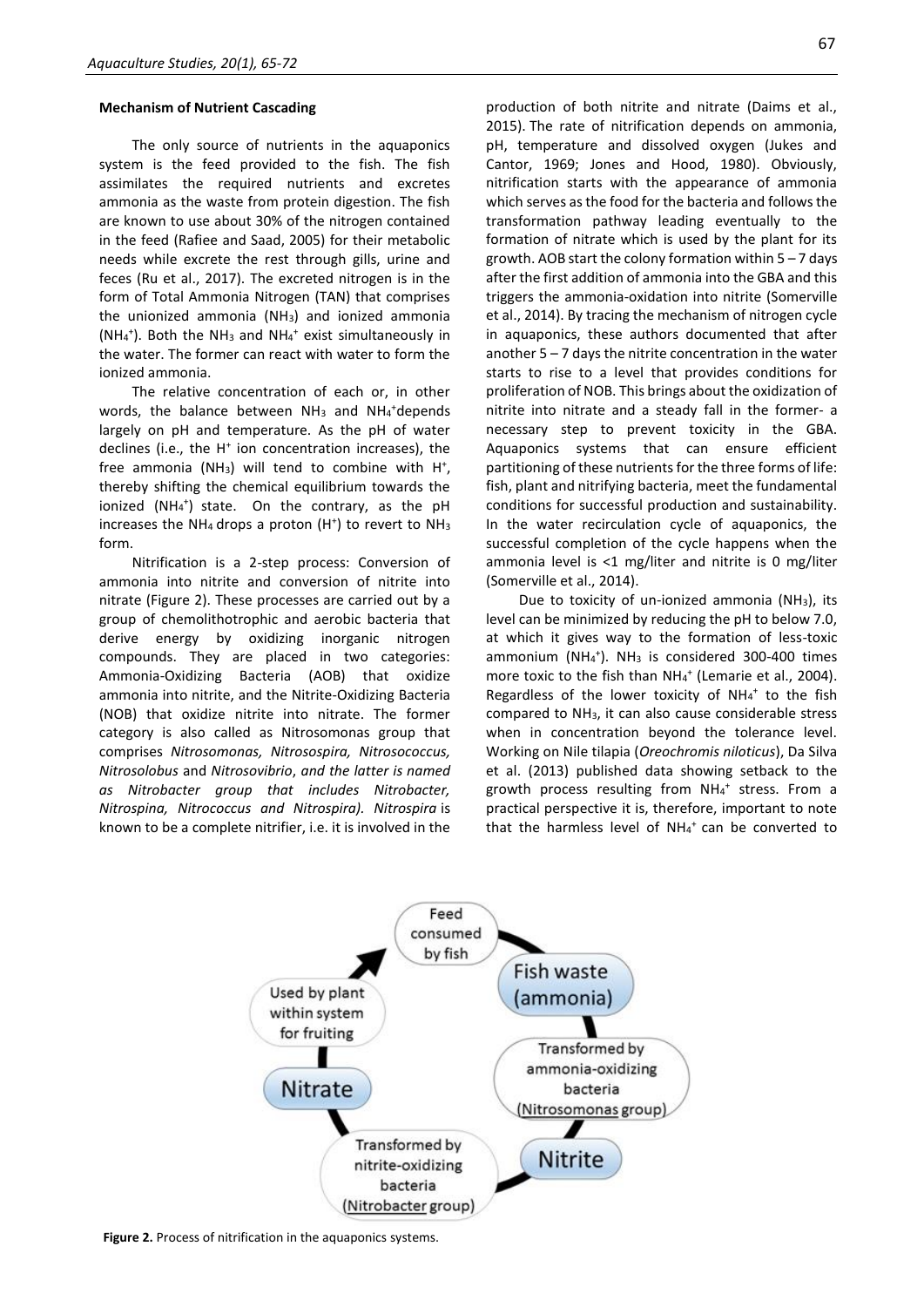harmful NH3 level when pH of the water increases. It is for this reason that the routine pH monitoring in the aquaponics system is necessary.

Qualitatively, composition of the supplied feed influences the chemical make-up of the waste generated in the FHC and chemical conditions in the various sections of the aquaponics unit. From a quantitative perspective, the size of the ration will matter in generation of the nutrient load, whether from the excreted metabolic waste or unused feed remains.

It is also possible to reduce ammonia by enhancing the nitrification efficiency. In fact, it is desirable to attempt the biofilration manipulation before changing the stocking rate of fish or and feed composition or ration size. There is no universally accepted standard for biomass ratios of fish and plant or the biofilter size. It depends on the metabolic processes of the fish and their nutritional requirements, and the biofiltration efficiency. However, there are general guidelines suggested by FAO (2015) for rationalizing the biomass ratios and other inputs in the aquaponics system around the proposed quantities (Table 1).

Robinson (2013) has rightly pointed out that 'rules of thumb' apply when it comes to deciding the stocking density due to the fact that the variables in the aquaponics have to be factored in choices about the fed species and their density in the holding area.

#### **System Biodynamics and Homoeostasis**

Aquaponics systems represent a high level of biodynamics due to multiple species, with each exerting effects on the chemical quality of water. Maintaining homoeostasis in such a production unit becomes difficult but is essential for it to be accepted as a near self-sustaining farming system which requires minimal input and mimics an ecological cycle. The system has to work towards a compromise between the fish, plant and nitrifying bacteria even as the bioengineering intervention seeks to optimize the quality of culture medium across the production module. It is sought to be achieved by ensuring the nutrient levels according to inherently different requirements of the biological entities as far as possible. This sort of compromise is possible if the variations in water quality are within the threshold limits of the organisms even though not strictly meeting the optimum values. What eventually

matters is sustainability, and quality and quantity of the harvest. To elaborate this issue, let us consider a system where the fed species is the Nile tilapia (*Oreochromis niloticus*). This is the most widely selected species in the aquaponics system anywhere in the world where aquaculture is practiced. The fish adapts very well to tanks, can be stocked in high densities, has a remarkable tolerance to environmental fluctuations, grows rapidly (fingerling stocked at 50 g weight can reach harvestable size of 600 g in 6-9 months), has a low food conversion ratio and good dress out percentage (86% with head, 33% without head, 33% fillet) (Leaffin, 2019) under flexible culture conditions.

Evidently, it is difficult to set one value for each water quality parameter that could be optimal for the fish, plant and the nitrifying bacteria. The challenge is to maintain the water quality parameters within the range of tolerance of all the species held in one production unit. They have different optimum water quality requirements but tradeoffs are acceptable if the variations do not cross the boundaries of tolerance of any of these species. For example, tilapia prefers temperature ranging from  $27-29$ °C for maximum growth, plants grow best at  $21.5 - 24$ <sup>o</sup>C and biofilters (nitrifying bacteria) perform actively at temperature in the range of  $25 - 30^{\circ}$  C (Sallenave, 2016). Likewise, the optimum pH values are 6.5-8 for tilapia, 5-7 for the plant and 7.5-8 for nitrifying bacteria. Aquaponics systems will have to work on the basis of a compromise between the water quality requirements of these three very different biological entities. It is possible to integrate all these species in a culture system with compensatory adjustments even if the water quality parameters are peripherally different for one of the three selected biological entities in the system. This shifts the focus on quality and quantity of production as the ultimate outcome of aquaponics whatever the compromises and tradeoffs happen in the integrated farming. There could be suboptimal production of fish or plant but the aim remains on optimization of the overall harvest. Of course, it implies the yield of selected plant and fish while biofiltration that facilitates the process can be targeted for manipulation for adaptive management of the production cycle. A review of published data reveals how the production goals have been achieved under a range of water quality conditions in aquaponics systems (Table 2).

**Table 1.** General guidelines for biomass rations and inputs in aquaponics systems (FAO, 2015)

| Fish-holding<br>volume (liter) | Maximum fish<br>biomass (Kg) | Feeding<br>rate $(g/day)$ | Water pumping<br>rate (liter/hour) | Filter<br>volume<br>(litre) | Minimum volume of<br>biofilter media (litre) |                 | Plant-<br>growing<br>area $(m2)$ |
|--------------------------------|------------------------------|---------------------------|------------------------------------|-----------------------------|----------------------------------------------|-----------------|----------------------------------|
|                                |                              |                           |                                    |                             | Volcanic tuff                                | <b>Bioballs</b> |                                  |
| 200                            |                              | 50                        | 800                                | 20                          | 50                                           | 25              |                                  |
| 500                            | 10                           | 100                       | 1200                               | $20 - 50$                   | 100                                          | 50              |                                  |
| 1000                           | 20                           | 200                       | 2000                               | 100-200                     | 200                                          | 100             | 4                                |
| 1500                           | 30                           | 300                       | 2500                               | 200-300                     | 300                                          | 150             | 6                                |
| 2000                           | 40                           | 400                       | 3200                               | 300-400                     | 400                                          | 200             | 8                                |
| 3000                           | 60                           | 600                       | 4500                               | 400-500                     | 600                                          | 300             | 12                               |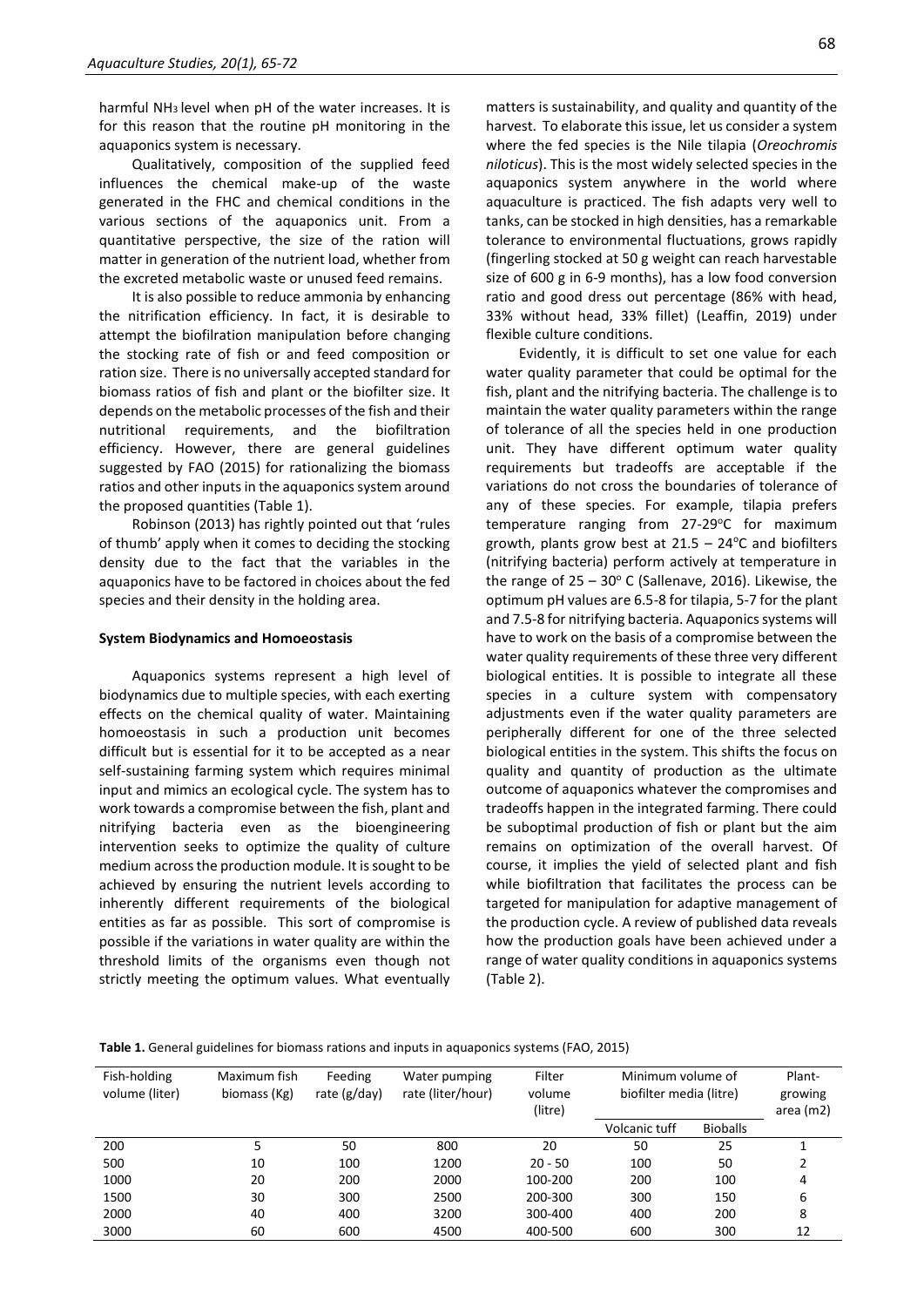There is no coherence in published data even for ammonia and nitrite levels that can make a real difference to sustainability of the production system (Table 3). For this reason, without field trials under local conditions there is a risk of breaching the tolerance level, especially regarding ammonia and nitrite even for the same species of fish.

In view of the pathways of nitrogen turnover in aquaponics, particularly the factors that bring about transformations, it is advisable to maintain Total Ammonia Nitrogen (TAN) at <1.0 mg/liter (Sallenave, 2016) and monitor the pH and temperature for corrective actions for preventing the formation of toxic unionized ammonia and nitrite beyond the permissible levels. A practical approach emphasized by Sallenave (2016) and Mustafa et al. (2019) is to use ammonia test kits to rapidly measure the concentration of this substance at any given time and multiply it by the multiplication factor given in Table 4 or closest to the water temperature and pH, and then dividing by 100. For example, a TAN of 5 mg/liter at pH 9 and temperature 20 $^{\circ}$ C would be 5 x 28.4 ÷100 =1.42 mg/liter of unionized (toxic) ammonia.

#### **Production Efficiency**

In the aquaponics system the yield of fish and plants is the most visible output but the nitrifying bacteria play a vital role. Table 5 shows the efficiency of production of Nile tilapia in two different aquaponics systems. A key factor in successful aquaponics is the balance between the stocking rate of fish, biomass of

plants and density of nitrifying bacteria (Somerville *et al*., 2014). The nitrifying bacteria carry out biological filtration- a general term referring to the process of using beneficial bacteria to improve the water quality at molecular level. A successful production will be possible if there is a proper balance in the internal environment (homeostasis) of the fish maintained by the excretory pathways, especially the kidney and the gills. It is, therefore, desirable to carry out preliminary experiments to adjust these ratios before starting the actual production. Factors that enhance the level of nitrogen entering the system include increase in the: stocking rate of fish, rate of feeding and protein content of the feed. If the biofiltration fails to deal with the ammonia load despite modifications in the biofilter size then downsizing these factors, either individually or collectively, is the available option. Among these interventions, the selection of the most appropriate one should be based on turnover of the nitrogenous products in the system. In order of priority these steps are: a) Reducing feed supply if that does not affect the fish growth, b) Providing feed with a lesser proportion of protein and c) Reducing the stocking density of the fish.

The nitrifying bacteria naturally develop in the system since they exist on land, in water and in the air (Somerville et al., 2014). However, their density can be increased by providing substrates that will help in colonization. These substrate structures together with their bacterial load form the biofilter. In functional terms, the biofilter size really means the bacterial density. Biofiltration efficiency depends on the biological surface area (BSA) which is the amount of

**Table 2.** Permissible water quality ranges for tilapia in aquaponics systems

| Parameters                 | Range of values | References                                          |
|----------------------------|-----------------|-----------------------------------------------------|
| Temperature, °C            | $26 - 30$       | Cavalcante et al. (2014)                            |
|                            | $27 - 30$       | Leaffin (2019)                                      |
|                            | $>25$           | Lennard (2017)                                      |
| Dissolved oxygen, mg/liter | $\geq$ 3        | Cavalcante et al. (2014)                            |
|                            | >5              | Timmons et al. (2002), Leaffin (2019)               |
| pH                         | $6-9$           | Sekretariat-Nigara (2001)                           |
|                            | 7.5             | Goddek et al. (2016), Suhl et al. (2016)            |
|                            | 7-8             | Leaffin (2019)                                      |
| TAN, mg/liter              | $0.17 - 3.87$   | Caldini et al. (2015)                               |
| Unionized ammonia          | < 0.04          | Leaffin (2019)                                      |
|                            | < 0.02          | Eck et al. (2019)                                   |
| <b>Nitrite</b>             | $0.02 - 0.12$   | Sekretariat-Negara (2001), Cavalcante et al. (2014) |
|                            | ${}_{0.8}$      | Leaffin (2019)                                      |
|                            | < 0.5           | Godfrey (2018)                                      |
|                            | < 1.0           | Losordo et al. (1998), Timmons and Ebeling (2013)   |
| Nitrate                    | $0.2 - 219$     | Caldini et al. (2015)                               |
|                            | 150 - 300       | Goddek et al. (2015), Graber and Junge, 2009        |
|                            | 160             | Godfrey (2018)                                      |

**Table 3.** Ammonia and Nitrite concentrations reported for Tilapia aquaponics system

| Toxic nitrogenous waste                 | Parker (2002) | Sallenave (2016) | Leaffin (2019) |
|-----------------------------------------|---------------|------------------|----------------|
| Ammonia, $NH_3^-$ (unionized), mg/liter | <0.⊥          | <0.04            | <0.04          |
| Nitrite, $NO2$ mg/liter                 | <0.4          | :1.0             | ፡ 0.8          |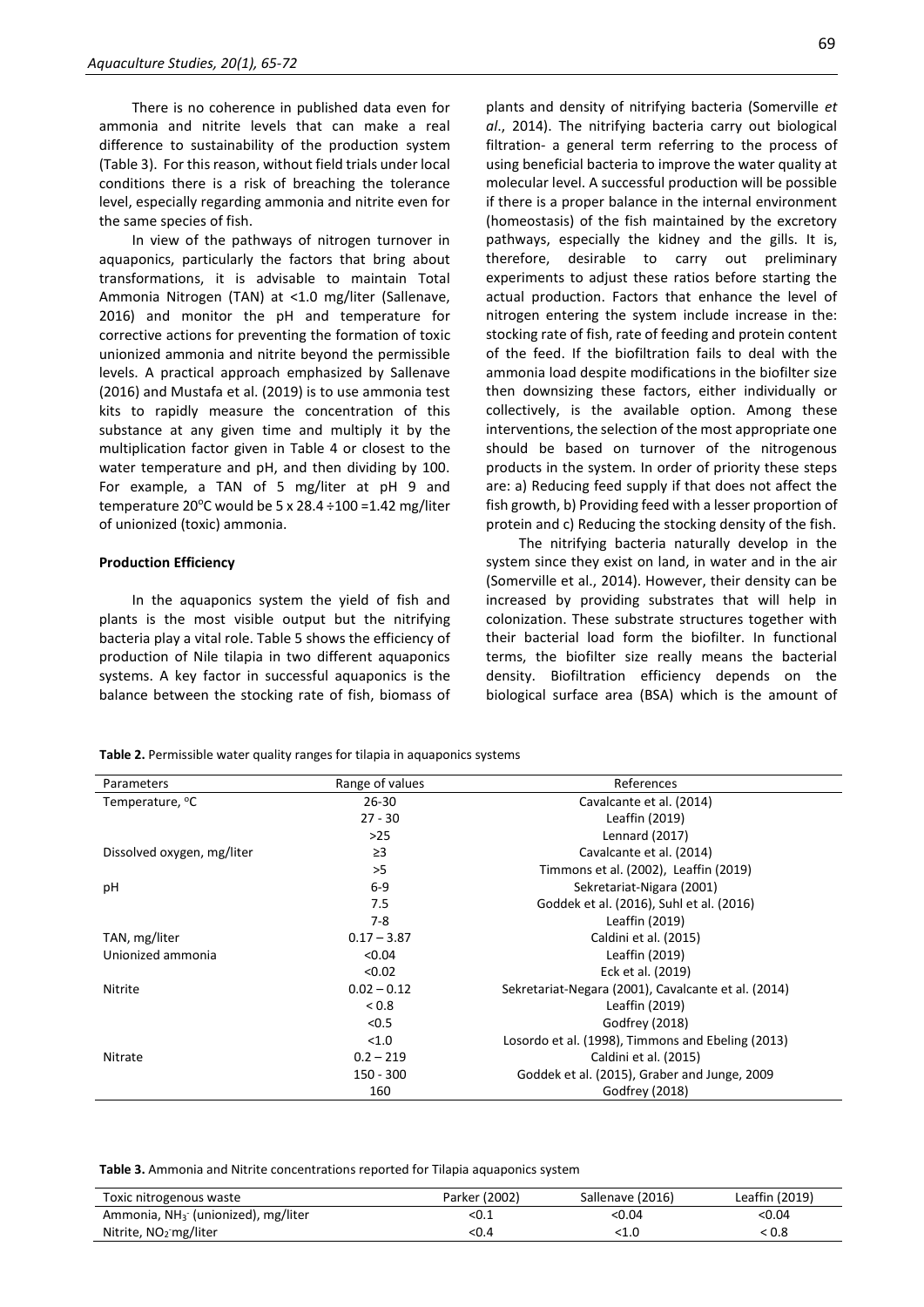surface on which the nitrifying bacteria can aggregate to perform their role. Selection of biofilter media offers perhaps the widest scope for innovations since there is no limit to the types of products that can be tested for their BSA. Many natural products (for example, coral rubble, rocks, sea shells, coconut coir, pine bark) as well as artificially constructed materials (examples, AquaMat, CrystalBio, geotextiles) have been examined. These types of biofilter substrates have pros and cons, and thus the need for tradeoffs. Preference of the media depends on the scale of advantages that can accrue from their use despite some of the attributes posing minor constraints. Main considerations include: cost, weight, density, water movement, surface features, operational convenience, underwater stability, ability to anchor plant roots and many others. However, BSA takes precedence over most of the substrate features. Storey (2016) has rightly termed it as the soul of a good aquaponics system and integral to the engines that drive the aquaponics. Even with these tradeoffs in water quality the systems of aquaponics have yielded 600 g of fish in 6-8 months (Somerville et al., 2014).

As far as the vegetable production is concerned, several authors working on aquaponics have measured different features of the plants to express their growth. This is unlike the rather straightforward assessment of the fish growth and production, and which makes comparison of data generated by different studies somewhat difficult. Aquaponics model presented by Starthopoulou et al. (2018), as described above for tilapia growth, also contains data for the co-cultured basil plant (*Ocimum basilicum*) which suggested the total plant biomass and increase in height and growth rate to be 147.1±28.15 g, 45.7±12.42% and 0.2±0.06, respectively. In the experiments conducted by Estim et al. (2019) the data on growth pertained to plant biomass, length of roots and pods of the green bean (*Phaseolus vulgaris*) whereas for the Chinese cabbage (*Brassica rapa chinensis*) the observations covered the growth of biomass and length of the roots. All these experiments have shown that the efficiency of nutrient cascading under aquaponics systems plays a key role in successful harvest of the plant crops as well as the fish.

Problems in aquaponics systems that often arise are generally linked to a disturbed balance in the dynamic equilibrium. Somerville et al. (2014) surveyed many such issues and identified causative factors. Any problem that arises in aquaponics should be addressed by finding the most appropriate solution without delay because the biodynamic processes can be rapid and their impairment lead to decline in production or even mortality of stocked species. In this connection, attention should be given to:

#### **Biomass Ratio (Stocking Rate of Fish and Plant)**

Problem- Nitrate accumulation in the system. Its solution will be increasing the plant stocking density.

**Table 4.** Percentage of total ammonia in un-ionized form at various temperature and pH values and temperature (adapted from Francis-Floyd et al., 2009)

|                |       |       |       | Temperature, <sup>o</sup> C |       |       |       |      |
|----------------|-------|-------|-------|-----------------------------|-------|-------|-------|------|
| pH             | 20    | 21    | 22    | 24.5                        | 26    | 28    | 30    | 32   |
| $\overline{7}$ | 0.396 | 0.425 | 0.457 | 0.546                       | 0.607 | 0.697 | 0.799 | 0.95 |
| 7.2            | 0.625 | 0.673 | 0.723 | 0.863                       | 0.958 | 1.10  | 1.25  | 1.25 |
| 7.4            | 0.988 | 1.06  | 1.14  | 1.36                        | 1.50  | 1.73  | 1.98  | 2.36 |
| 7.6            | 1.56  | 1.67  | 1.80  | 2.14                        | 2.36  | 2.72  | 3.11  | 3.11 |
| 7.8            | 2.44  | 2.63  | 2.80  | 3.35                        | 3.68  | 4.24  | 4.84  | 4.84 |
| 8.0            | 3.82  | 4.10  | 4.39  | 5.21                        | 5.75  | 6.56  | 7.46  | 8.77 |
| 8.2            | 5.92  | 6.34  | 6.79  | 8.01                        | 8.75  | 10.0  | 11.3  | 13.2 |
| 8.4            | 9.07  | 9.69  | 10.3  | 12.1                        | 13.0  | 15.0  | 16.8  | 19.5 |
| 8.6            | 13.7  | 14.5  | 15.5  | 17.9                        | 19.4  | 21.8  | 24.3  | 27.7 |
| 8.8            | 20.0  | 21.2  | 22.5  | 25.7                        | 27.8  | 30.7  | 33.7  | 37.8 |
| 9.0            | 28.4  | 29.9  | 31.5  | 35.5                        | 37.7  | 41.2  | 44.6  | 49.0 |
| 9.2            | 38.6  | 40.4  | 42.1  | 46.5                        | 49.2  | 63.8  | 56.1  | 70.8 |
| 9.4            | 49.9  | 51.8  | 53.5  | 58.0                        | 60.5  | 63.8  | 66.9  | 70.7 |
| 9.6            | 61.3  | 63.0  | 64.6  | 68.5                        | 70.8  | 73.6  | 76.2  | 85.9 |
| 9.8            | 71.6  | 72.9  | 74.3  | 77.6                        | 79.4  | 81.6  | 83.6  | 85.9 |
| 10.0           | 79.9  | 81.0  | 82.1  | 84.5                        | 85.9  | 87.5  | 89.0  | 90.6 |

**Table 5.** Production efficiency of tilapia in two different aquaponics systems

| Parameters                                          | Stathopoulou et al. (2018) | Estim et al. (2019) |
|-----------------------------------------------------|----------------------------|---------------------|
| Temperature, °C                                     | $25.7 \pm 0.8$             | $25.2 \pm 0.25$     |
| Dissolved oxygen, mg/liter                          | $7.0 \pm 0.2$              | $6.6 \pm 0.13$      |
| рH                                                  | $7.1 \pm 0.4$              | $7.14 \pm 0.06$     |
| NH <sub>3</sub>                                     | $0.78 \pm 0.83$            | $0.23 \pm 0.02$     |
| NO <sub>2</sub>                                     | $0.82 \pm 0.13$            | $0.39 \pm 0.22$     |
| Specific growth rate of tilapia, %day <sup>-1</sup> | $1.8 + 0.17$               | $2.7 \pm 0.04$      |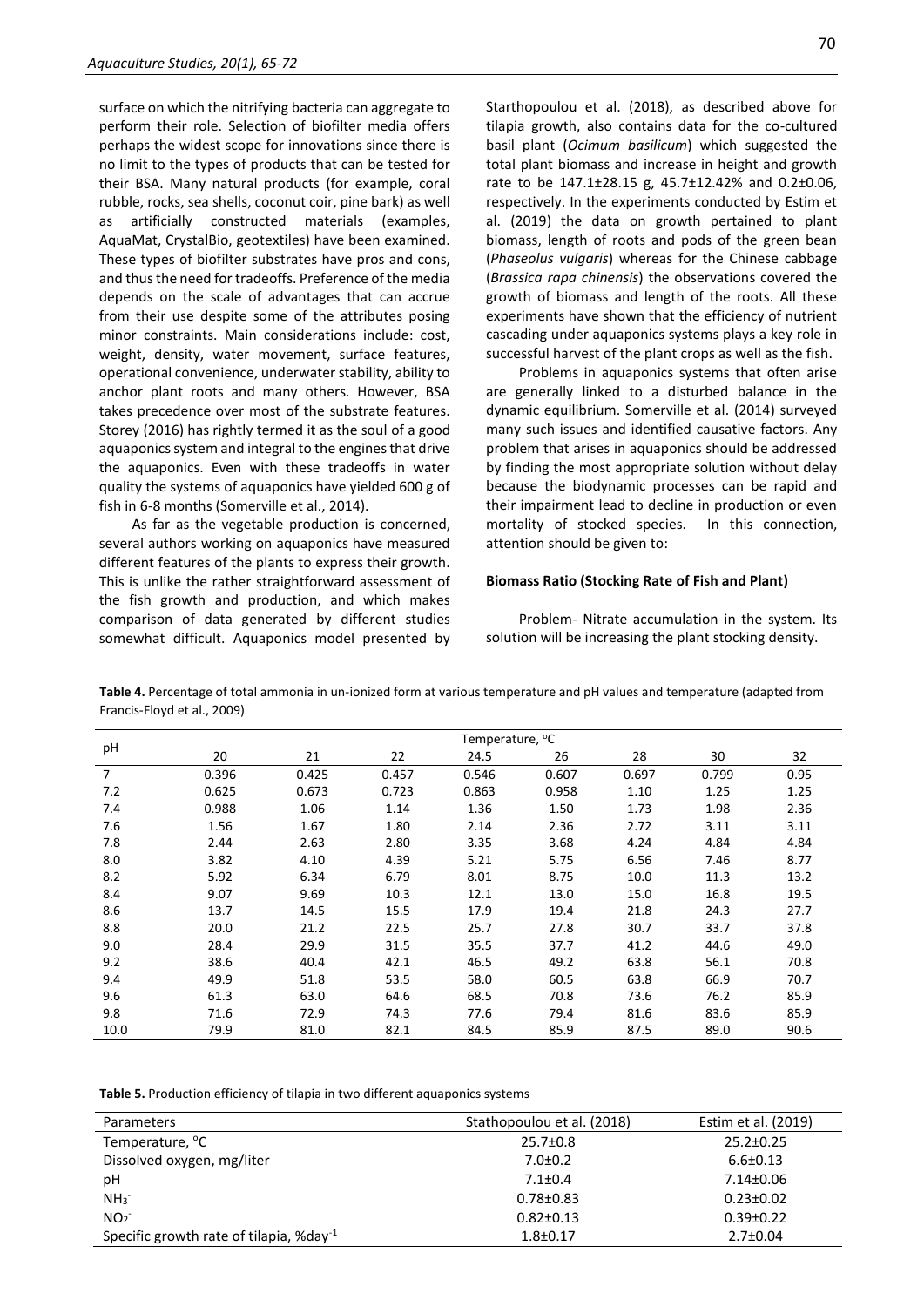Problem- Nitrate deficiency in the system. Solution to this problem will be reducing plant biomass in proportion to fish stocking density.

#### **Heath Condition of the Plant**

Problem- Symptoms of nutritional deficiencies manifesting in growth retardation, poor root development, fading of green color of leaves and even yellowing. Solutions include increase in fish biomass, increase in ration size, enhancing biofiltration and reducing plant biomass.

# **Health Condition of the Fish**

Problems – Stress in the captive stock as evident from increased rate of surfacing or gasping, rubbing against tank wall, sluggishness, decline in growth, increase in mortality rate, red dots or patches around fins and eyes. There is a range of solutions that comprise increasing biofiltration to work on nitrogenous waste, especially ammonia and nitrite. A more comprehensive investigation will be required to determine the causes by analyzing water quality in each of the components of the aquaponics system.

System malfunctioning: Leakage of water supply pipes and holding tanks, aeration, light and pumping. These are visible problems, requiring repairing.

# **Conclusions**

In view of the fact that aquaponics systems work on the principle of minimizing material inputs while reusing the water and nutrients, they offer a viable solution for sustainable production of fish as well as plants. Because, it is a new aquaculture production method, more research and developments are needed to address the challenges for better efficiency and sustainability. In this context, the topic of priority includes quantitative research to support the development of practically feasible and economically viable aquaponics models. Although there is a growing number of studies on the scientific aspects and module designs, but the commercial feasibility has not received the attention it deserves. To make aquaponics economically attracting to entrepreneurs the key consideration would be the profitability that will accrue from a healthy growth of fish and the plant in a shorter period of time. Scientific trials on optimizing growth of the two integrated species that demonstrates the commercial viability together with other elements of sustainability will make a significant difference to commercialization of this aquatic food production sector. Of course, water quality dynamics across the production unit is a prerequisite for successful outcome from aquaponics. If this requires a structural design modification that envisages multi-loop decoupled arrangements for independent recirculating loops for

fish and plants, and may be for metabolic waste neutralization, through independent recirculating loops, trials will have to be carried out for confirming the sustainability in all its dimensions. This is a topic that can be pursued focusing on nutrient recovery and their bioavailability for the selected species of fish and plants. Again, since profitability in addition to operational convenience, will influence the commercial-scale adoption of aquaponics, it is pertinent to invest more research efforts in multi-loop designs of aquaponic systems and to quantitatively evaluate the gains in terms of production efficiency (economic aspect), nutrient cascading and water conservation (environmental compatibility) and harvest quality (consumer interest).In the aquaponics system, pH stabilization is of paramount importance for fish, plant and nitrifying bacteria. While some trade-off can occur but it should remain within the range of tolerance of all these three biological entities. This will facilitate better growth performance of the fish, efficient nutrient uptake by plants, and effective nitrification by the nitrifying bacteria. The values for fish and plant will depend on the selected species and, therefore, preliminary trials are necessary to establish the standard conditions to be followed throughout the production cycle, leading to the stage of harvesting. Coupling of technologies and approaches in aquaponics opens up a vast horizon for innovations that could be 'disruptive' in terms of positive outcomes arising out of the departure from conventional practices. A profitable aquaponics provides a practical model that demonstrates successful integration of a circular economy approach in the realm of agriculture. The aquatic farming sector can achieve greater sustainability by reduced inputs and retaining more resources in the production loops. By economizing production and feasibility of operation in widely different geographical regions and socio-economic conditions, such a circular economy model of food production can shape our pathway towards a more dependable farming system and a sustainable future.

#### **Acknowledgements**

This research was supported by grants from the Ministry of Higher Education of Malaysia (NRGS0001) and Universiti Malaysia Sabah (Niche Grant Scheme, SDN0022-2019).

#### **References**

- Caldini, N.N., Cavalcante, D.D.H., Filho, P.R.N.R. et al. (2015). Feeding Nile Tilapia with artificial diet and dried bioflocs biomass. *Acta Scientarium (Animal Sciences)* 37, 335 – 341.
- Cavalcante, D.D.H., Caldini, N.N., Da Silva, J.L.S., Lima, F.R.D.S. et al. (2014). Imbalance in the hardness/ alkalinity ratio of water and Nile tilapia's growth performance. *Acta Scientiarum-Technology* 36, 49 – 54.